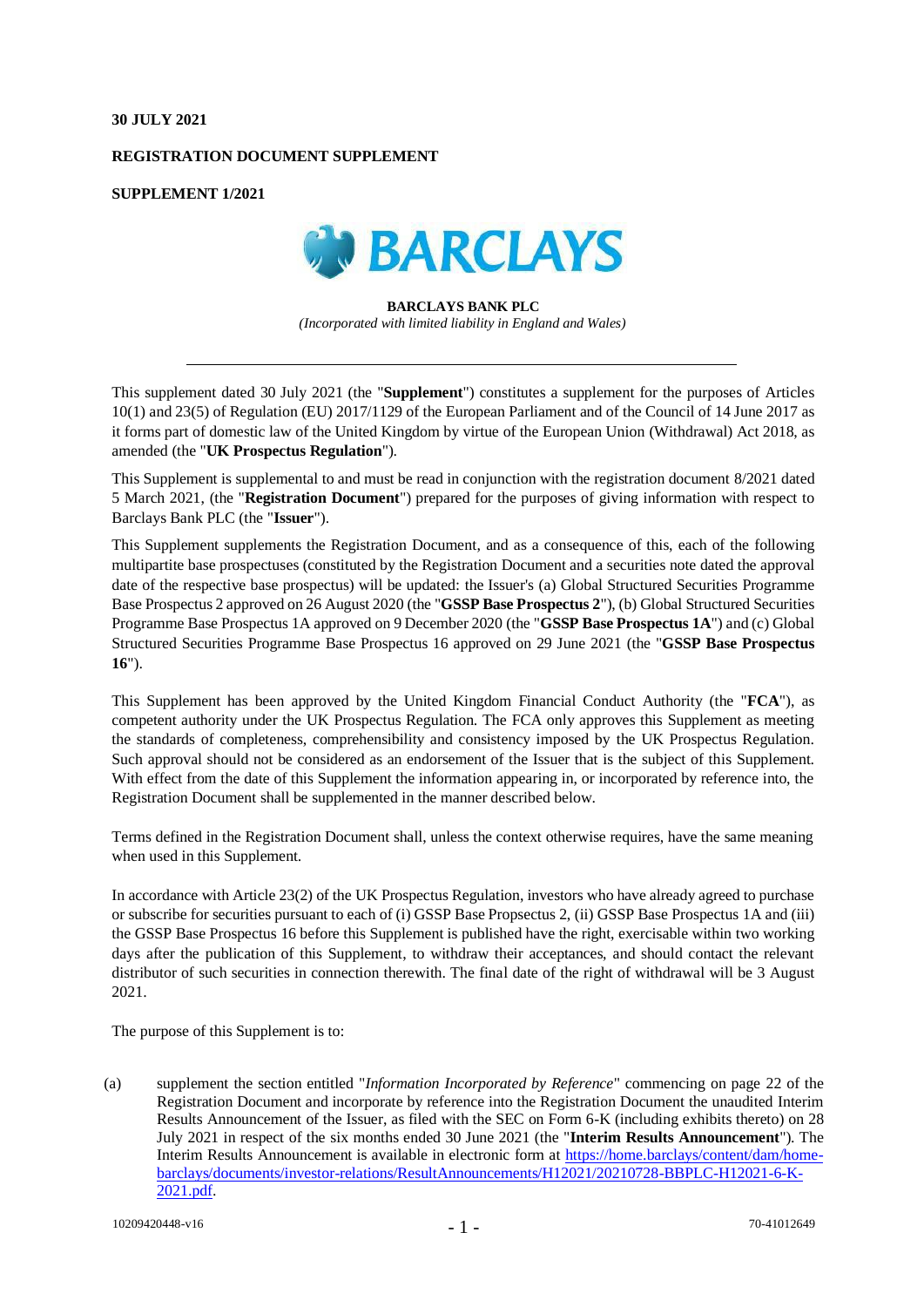The Interim Results Announcement has been filed with the FCA and shall be deemed to be incorporated in, and form part of, the Registration Document as supplemented by this Supplement. The Interim Results Announcement may be inspected during normal business hours at Barclays Treasury, 1 Churchill Place, London, E14 5HP, United Kingdom and at the specified office of the Principal Paying Agent, at One Canada Square, London, E14 5AL, United Kingdom during the life of the Registration Document. It has also been filed with the SEC and is available in electronic form on the SEC's website [https://www.sec.gov/Archives/edgar/data/312070/000165495421008263/a7245g.htm;](https://www.sec.gov/Archives/edgar/data/312070/000165495421008263/a7245g.htm)

- (b) amend the section entitled "*Information Incorporated by Reference*" on page 22 of the Registration Document by deleting the words "endorsed by the UK" and replacing such text with "adopted by the UK";
- (c) replace the fourth paragraph of the section entitled "*Forward-Looking Statements*" on page 23 of the Registration Document with the following updated information:

"Additional risks and factors which may impact the Barclays Bank Group's future financial condition and performance are identified in the Barclays Bank Group's filings with the SEC (including, without limitation, in the 20-F and the Interim Results Announcement), which are available on the SEC's website at [http://www.sec.gov.](http://www.sec.gov/)";

(d) amend the section entitled "*Risk Factors – Principal Risks relating to the Issuer – Material existing and emerging risks potentially impacting more than one principal risk*" commencing on page 1 of the Registration Document by deleting in its entirety the wording appearing under the heading "*Impact of benchmark interest rate reforms on the Barclays Bank Group*" and replacing it with the following:

"For several years, global regulators and central banks have been driving international efforts to reform key benchmark interest rates and indices, such as the London Interbank Offered Rate ("**LIBOR**"), which are used to determine the amounts payable under a wide range of transactions and make them more reliable and robust. This has resulted in significant changes to the methodology and operation of certain benchmarks and indices, the adoption of alternative "risk-free" reference rates ("**RFRs**") and the proposed discontinuation of certain reference rates (including LIBOR), with further changes anticipated, including UK, EU and US legislative proposals to deal with 'tough legacy' contracts that cannot convert into or cannot add fall-back RFRs. The consequences of reform are unpredictable and may have an adverse impact on any financial instruments linked to, or referencing, any of these benchmark interest rates.

Uncertainty as to the nature of such potential changes, the availability and/or suitability of alternative RFRs, the participation of customers and third-party market participants in the transition process and associated challenges with respect to required documentation changes and other reforms may adversely affect a broad range of transactions (including any securities, loans and derivatives which use LIBOR to determine the amount of interest payable that are included in the Barclays Bank Group's financial assets and liabilities) that use these reference rates and indices and introduce a number of risks for the Barclays Bank Group, including, but not limited to:

• **Conduct risk**: in undertaking actions to transition away from using certain reference rates (such as LIBOR) to new alternative RFRs, the Barclays Bank Group faces conduct risks. These may lead to customer complaints, regulatory sanctions or reputational impact if the Barclays Bank Group is considered to be (among other things) (i) undertaking market activities that are manipulative or create a false or misleading impression, (ii) misusing sensitive information or not identifying or appropriately managing or mitigating conflicts of interest, (iii) providing customers with inadequate advice, misleading information, unsuitable products or unacceptable service, (iv) not taking a consistent approach to remediation for customers in similar circumstances, (v) unduly delaying the communication and migration activities in relation to client exposure, leaving them insufficient time to prepare or (vi) colluding or inappropriately sharing information with competitors.

• **Litigation risk**: members of the Barclays Bank Group may face legal proceedings, regulatory investigations and/or other actions or proceedings regarding (among other things) (i) the conduct risks identified above, (ii) the interpretation and enforceability of provisions in LIBOR-based contracts, and (iii) the Barclays Bank Group's preparation and readiness for the replacement of LIBOR with alternative RFRs.

• **Financial risk**: the valuation of certain of the Barclays Bank Group's financial assets and liabilities may change. Moreover, transitioning to alternative RFRs may impact the ability of members of the Barclays Bank Group to calculate and model amounts receivable by them on certain financial assets and determine the amounts payable on certain financial liabilities (such as debt securities issued by them) because currently alternative RFRs (such as the Sterling Overnight Index Average (SONIA) and the Secured Overnight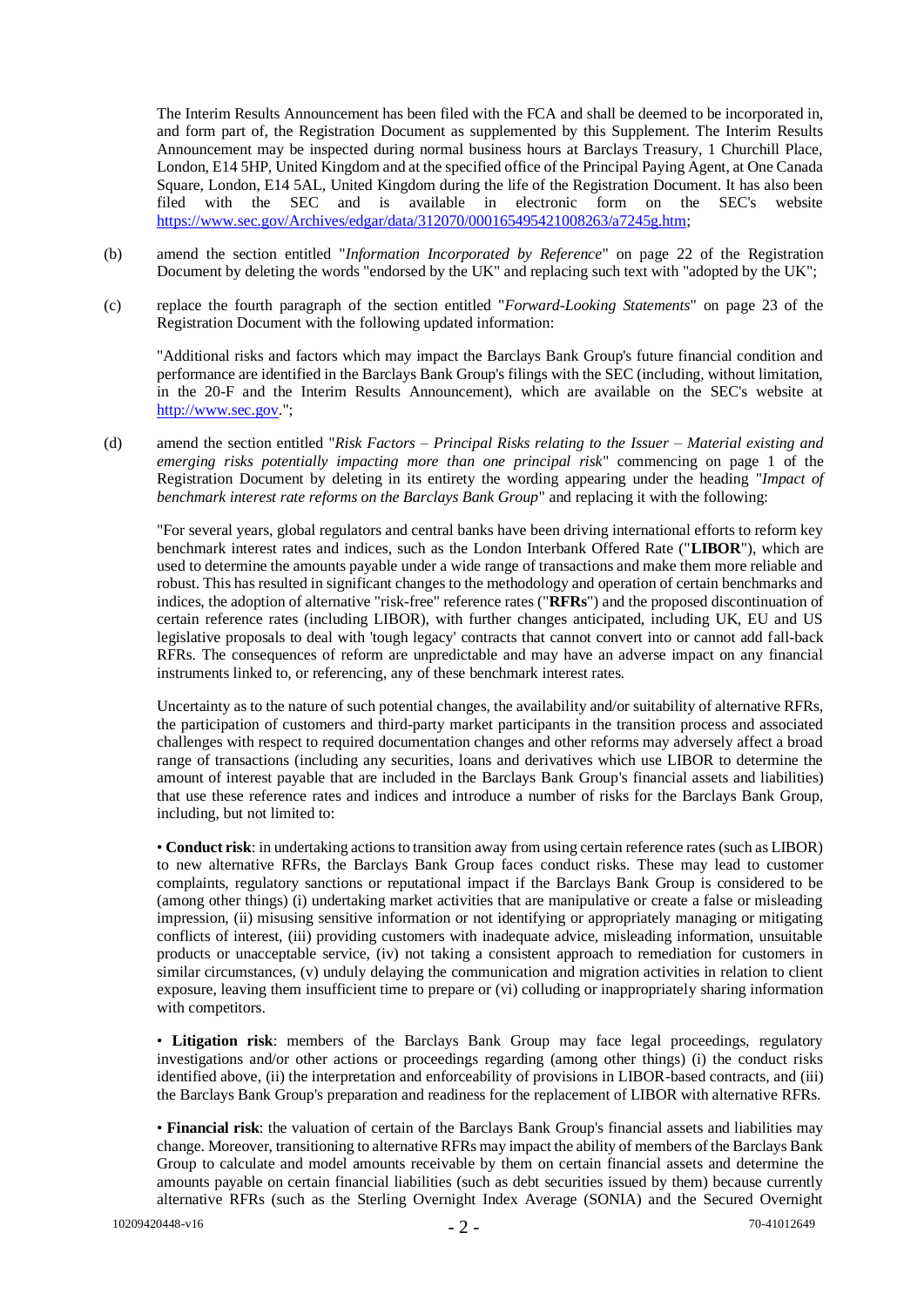Financing Rate (SOFR)) are look-back rates whereas term rates (such as LIBOR) allow borrowers to calculate at the start of any interest period exactly how much is payable at the end of such interest period. This may have a material adverse effect on the Barclays Bank Group's cash flows.

• **Pricing risk**: changes to existing reference rates and indices, discontinuation of any reference rate or indices and transition to alternative RFRs may impact the pricing mechanisms used by the Barclays Bank Group on certain transactions.

• **Operational risk**: changes to existing reference rates and indices, discontinuation of any reference rate or index and transition to alternative RFRs may require changes to the Barclays Bank Group's IT systems, trade reporting infrastructure, operational processes, and controls. In addition, if any reference rate or index (such as LIBOR) is no longer available to calculate amounts payable, the Barclays Bank Group may incur additional expenses in amending documentation for new and existing transactions and/or effecting the transition from the original reference rate or index to a new reference rate or index.

• **Accounting risk**: an inability to apply hedge accounting in accordance with International Accounting Standards 39 could lead to increased volatility in the Barclays Bank Group's financial results and performance.

Any of these factors may have a material adverse effect on the Barclays Bank Group's business, results of operations, financial condition and prospects.

For further details on the impacts of benchmark interest rate reforms on the Barclays Bank Group, see Note 40 (*Interest rate benchmark reform*) to the consolidated financial statements of the Issuer on pages 193 to 196 of the 20-F and Note 16 (*Interest rate benchmark reform*) on pages 47 to 48 of the Interim Results Announcement.";

(e) replace the sub-section entitled "*Legal Proceedings*" under the section entitled "*The Issuer, the Barclays Bank Group and the Group*" on page 24 of the Registration Document with the following:

## "**Legal Proceedings**

For a description of the governmental, legal or arbitration proceedings that the Issuer and the Barclays Bank Group face, see Note 14 (*Legal, competition and regulatory matters*) to the condensed consolidated interim financial statements of the Issuer on pages 41 to 46 of the Interim Results Announcement.";

(f) amend the sub-section entitled "*Directors*" under the section entitled "*The Issuer, the Barclays Bank Group and the Group*" commencing on page 25 of the Registration Document by replacing it with the following updated information:

| "Name           | $Function(s)$ within the Issuer                          | <b>Principal outside activities</b>                                                                                                                                                                                                                                                               |
|-----------------|----------------------------------------------------------|---------------------------------------------------------------------------------------------------------------------------------------------------------------------------------------------------------------------------------------------------------------------------------------------------|
| Nigel Higgins   | Chairman and Non-Executive<br>Director                   | Group Chairman, Barclays PLC; Chairman, Sadler's<br>Wells; Non-Executive Director, Tetra Laval Group                                                                                                                                                                                              |
| James Staley    | Chief Executive Officer and<br><b>Executive Director</b> | Group Chief Executive Officer and Executive<br>Director, Barclays PLC; Board Member, Institute of<br>International Finance; Board Member, Bank Policy<br>Institute                                                                                                                                |
| Tushar Morzaria | <b>Executive Director</b>                                | Executive Director and Group Finance Director,<br>Barclays PLC; Member, The 100 Group of the<br>FTSE 100 Finance Directors; Chair, Sterling Risk<br>Free References Rates Working Group; Non-<br>Executive Director, BP plc (Non-Executive)<br>Director, with effect from 1 September 2020)       |
| Michael Ashley  | Non-Executive Director                                   | Non-Executive Director, Barclays PLC; Non-<br><b>Executive Director, Barclays Capital Securities</b><br>Limited; Member, International Ethics Standards<br>Board for Accountants; Member, ICAEW Ethics<br>Standards Committee; Member, Charity<br>Commission Board; Member, Cabinet Office Board; |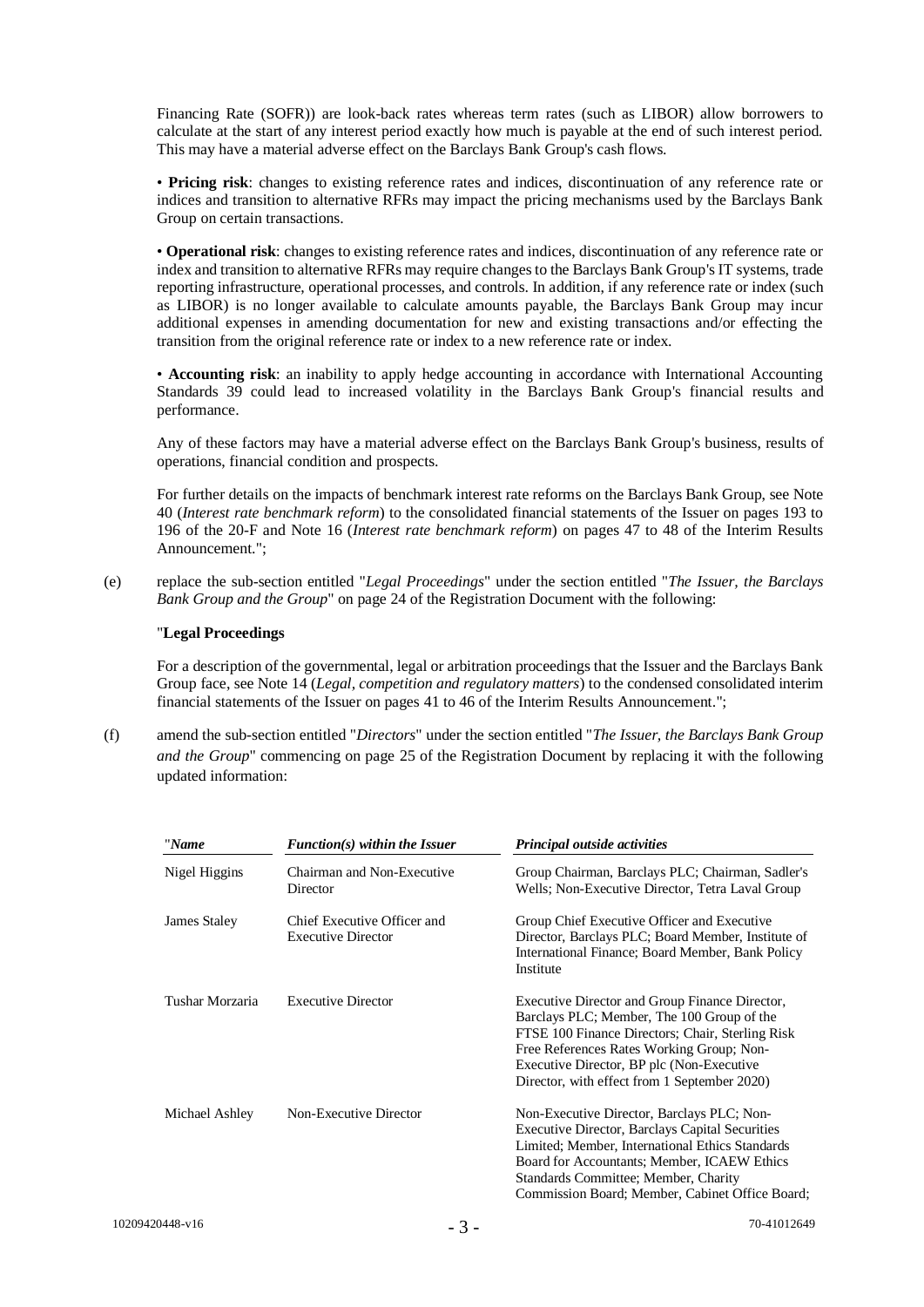|                         |                        | Member, UK Endorsement Board                                                                                                                                                                                                                                                                                      |
|-------------------------|------------------------|-------------------------------------------------------------------------------------------------------------------------------------------------------------------------------------------------------------------------------------------------------------------------------------------------------------------|
| Tim Breedon             | Non-Executive Director | Non-Executive Director, Barclays PLC; Chair,<br>Barclays Bank Ireland PLC; Non-Executive<br>Director, Barclays Capital Securities Limited;<br>Chairman, Apax Global Alpha Limited; Non-<br>Executive Director, Quilter PLC                                                                                        |
| Mary Anne<br>Citrino    | Non-Executive Director | Non-Executive Director, Barclays PLC; Non-<br>Executive Director, Ahold Delhaize N.V.; Non-<br>Executive Director, Alcoa Corporation; Non-<br>Executive Director, HP Inc; Senior Advisor,<br><b>Blackstone</b>                                                                                                    |
| Mohamed A. El-<br>Erian | Non-Executive Director | Non-Executive Director, Barclays PLC; Lead<br>Independent Director, Under Armour Inc.; Chief<br>Economic Advisor Allianz SE; Senior Advisor<br>Gramercy Funds Management; Senior Advisor,<br><b>Investcorp Bank BSC</b>                                                                                           |
| Dawn Fitzpatrick        | Non-Executive Director | Non-Executive Director, Barclays PLC; Chief<br>Investment Officer, Soros Fund Management LLC;<br>Member, The New York Federal Reserve's Investor<br>Advisory Committee on Financial Markets;<br>Member, Advisory Board and Investment<br>Committee of the Open Society Foundations'<br>Economic Justice Programme |
| Mary Francis            | Non-Executive Director | Non-Executive Director, Barclays PLC; Non-<br>Executive Director, Valaris PLC; Advisory Panel<br>Member, The Institute of Business Ethics; Member,<br>UK Takeover Appeal Board                                                                                                                                    |
| Diane<br>Schueneman     | Non-Executive Director | Non-Executive Director, Barclays PLC;<br>Non-Executive Director, Barclays US LLC;<br>Chair, Barclays Execution Services<br>Limited";                                                                                                                                                                              |

(g) replace the sub-section entitled "*Legal Proceedings*" under the section entitled "*General Information*" on page 27 of the Registration Document with the following:

# **"Legal Proceedings**

Save as disclosed under Note 14 (*Legal, competition and regulatory matters*) to the condensed consolidated interim financial statements of the Issuer as set out on pages 41 to 46 of the Interim Results Announcement, there are no governmental, legal or arbitration proceedings (including any such proceedings which are pending or threatened of which the Issuer is aware) during the 12 months preceding the date of this Registration Document which may have, or have had in the recent past, significant effects on the financial position or profitability of the Issuer and/or the Barclays Bank Group.";

(h) replace the sub-section entitled "*Significant Change Statement*" under the section entitled "*General Information*" commencing on page 27 of the Registration Document with the following:

"There has been no significant change in the financial position or financial performance of the Issuer or the Barclays Bank Group since 30 June 2021."; and

(f) amend the sub-section entitled "*Auditors*" under the section entitled "*General Information*" on page 27 of the Registration Document by deleting the words "audited without qualification" and replacing such text with "audited with an unmodified opinion".

References to the Registration Document shall hereafter mean the Registration Document as supplemented by this Supplement. The Issuer accepts responsibility for the information contained in this Supplement and declares that, to the best of its knowledge, the information contained in this Supplement is in accordance with the facts and that